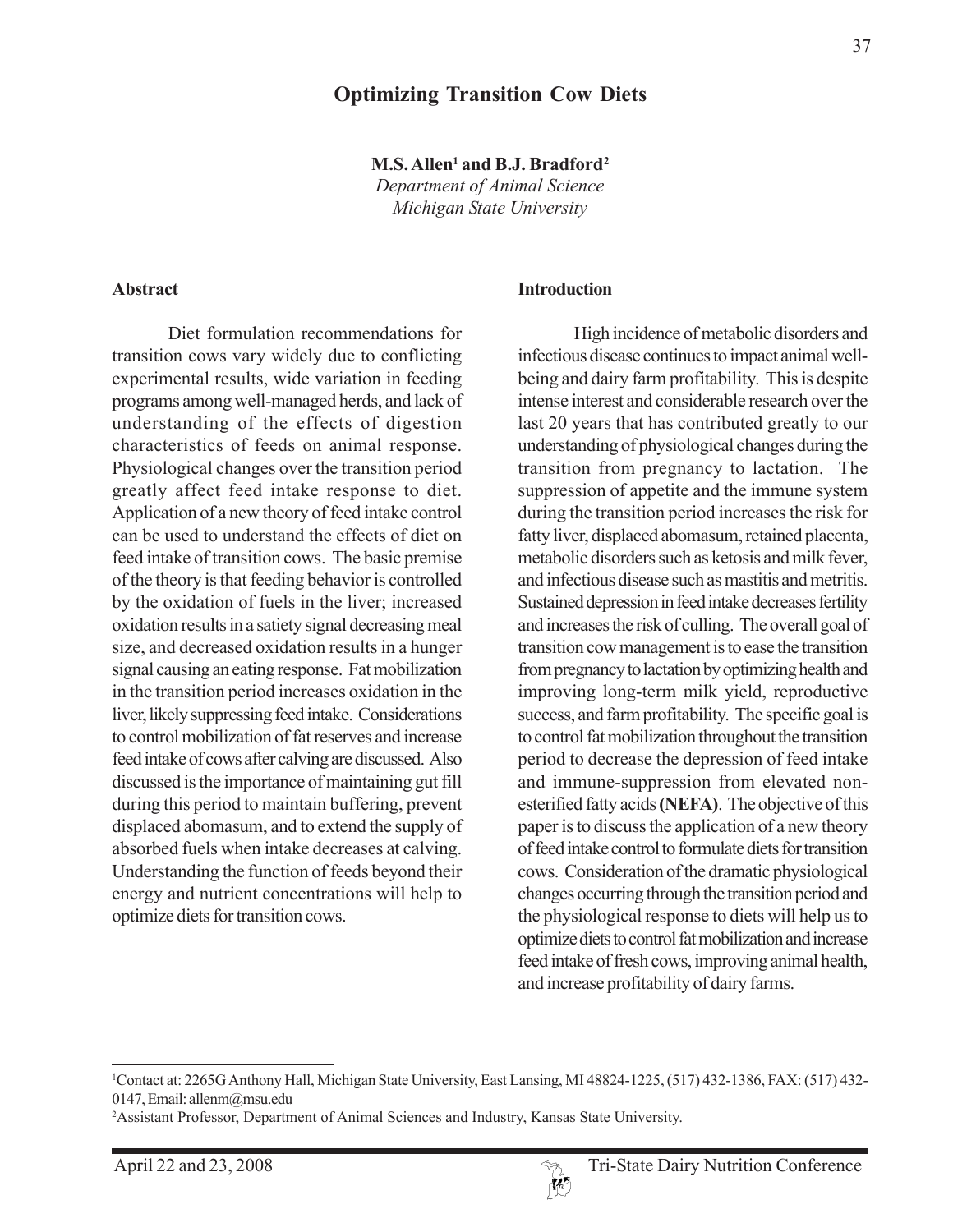# **Hepatic Oxidation Theory (HOT)**

There is a large body of evidence (mostly in non-ruminant species) indicating that food intake is controlled by oxidation of fuels in the liver. This has been reviewed previously (Allen et al., 2005; Allen and Bradford, 2006) and will be only briefly discussed here. The liver is "hardwired" to feeding centers in the brain via the hepatic vagus nerve. Feeding behavior is controlled by the firing rate of the nerve, which is determined by oxidation of fuels in the liver; increased firing rate is associated with hunger and decreased firing rate is associated with satiety. Feeding behavior has been linked to adenosine triphosphate **(ATP)** concentration in the liver with satiety occurring as fuels are oxidized and ATP is produced, and hunger occurring as oxidation decreases and the pool of ATP is depleted. The mechanism by which ATP concentration affects the firing rate of the hepatic vagus nerve has not yet been determined. Fuels oxidized in the liver vary across species, but for ruminants, they include fatty acids (from the diet or mobilized from body reserves), propionate (produced by microbial fermentation in the gut), lactate (produced by muscle and gut tissues from glucose), and amino acids (from protein degradation). It is important to realize that the pattern of oxidation of fuels (minute to minute) is what affects feeding behavior because the amount of oxidation over longer periods of time (hours or days) is relatively constant and determined by the energy requirements of the liver.

# **Physiological Changes Through Transition**

Because fatty acids are readily oxidized in the liver, the supply of NEFA from mobilization of body fat reserves likely suppresses feed intake in the transition period. The degree of fat mobilization is affected by changes in plasma insulin concentration and sensitivity of tissues to insulin. Plasma insulin concentration signals tissues to synthesize fat if elevated or to mobilize fat if lowered. Changes in sensitivity of tissues to insulin through the lactation cycle modify this signal; decreased sensitivity (increased resistance) results in greater fat mobilization and increased sensitivity results in greater fat deposition at the same insulin concentration. Plasma insulin concentration decreases 50% or more by calving, beginning several weeks prepartum. Plasma NEFA concentration increases because fat is mobilized in response to decreased plasma insulin concentration. In addition, tissue sensitivity to insulin decreases in late pregnancy, contributing to increased fat mobilization. Decreased plasma insulin concentration and sensitivity help the cow maintain constant plasma glucose concentration, despite declining feed intake in the last week or so before calving. This is because utilization of glucose by tissues decreases, and utilization of NEFA by muscle increases, sparing glucose.

Plasma glucose concentration drops precipitously at calving and partially recovers over the course of the next several weeks. Plasma insulin concentration and sensitivity of tissues to insulin remain low in early lactation, so plasma NEFA concentration remains elevated for several weeks or more. The length of time that NEFA remains elevated varies greatly among cows and depends upon the rate of mobilization and removal from the blood by the liver and mammary gland. Transfer of NEFA to milk fat by the mammary gland is highly desirable because storage of NEFA as triglycerides in the liver results in fatty liver, compromising glucose production, and oxidation of NEFA in the liver likely decreases feed intake according to HOT. This, in turn, delays the increase in plasma glucose concentration following calving, extending intake suppression. This is because glucose stimulates insulin secretion by the pancreas, and plasma insulin concentration remains low, extending the period of fat mobilization, and therefore extending the period that feed intake is suppressed by oxidation in the liver. In addition, low plasma glucose likely limits milk yield because glucose is required by the mammary gland for the production of milk lactose, the primary determinant of milk volume.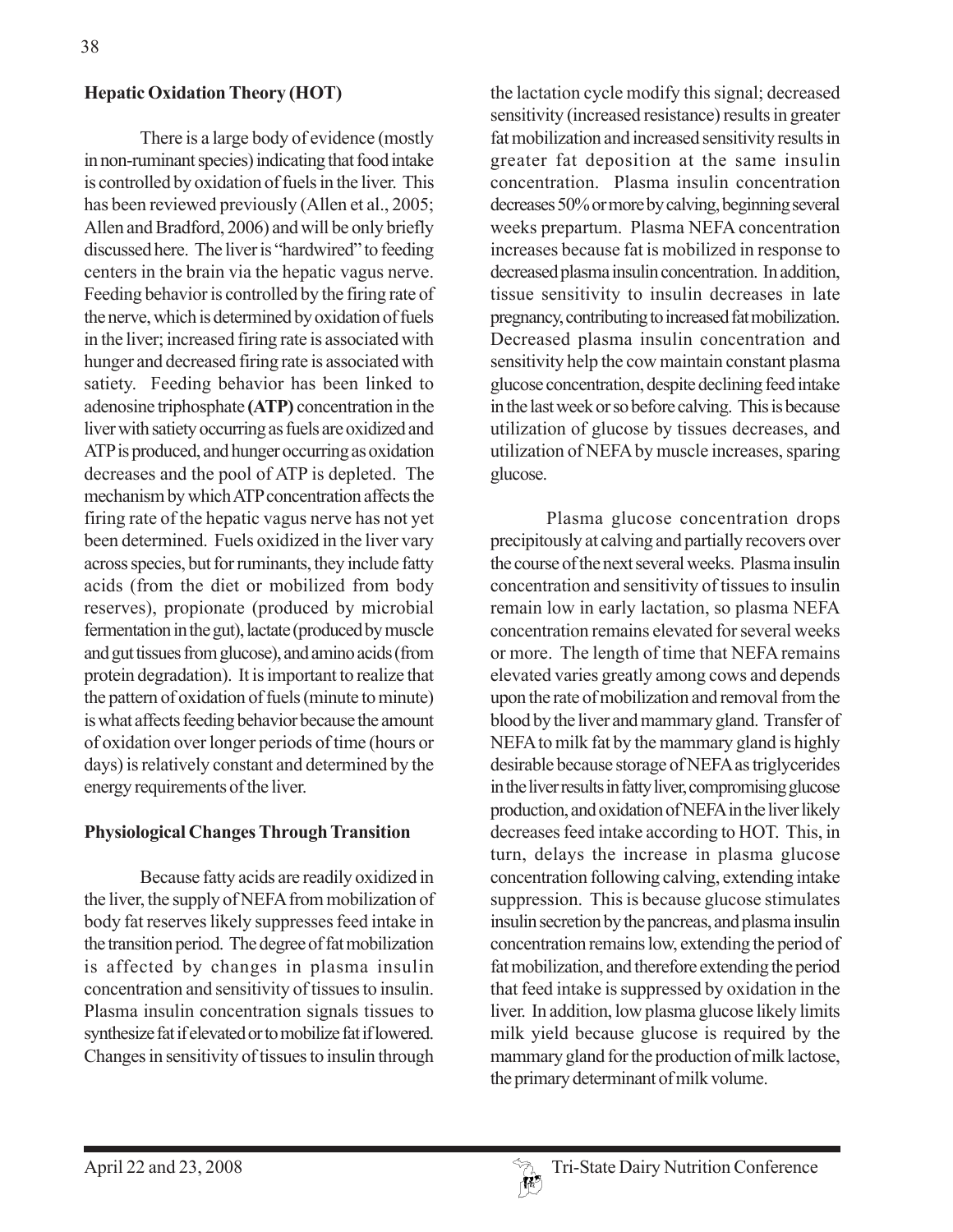Hepatic oxidation of NEFA is a two-stage process; long carbon chains of fatty acids are partially oxidized to acetyl CoA, a two-carbon molecule, which is either completely oxidized or exported as ketones. The ability of the liver to completely oxidize NEFA is limiting, so ketones are exported and their concentration in plasma is elevated when fat mobilization is high. Ketones can be beneficial because they can be used by some tissues for energy, sparing glucose, but can cause keto-acidosis if concentrations are very high.

#### **Optimizing Fat Mobilization**

Plasma NEFA are used as an energy source by maternal and fetal tissues, thereby sparing glucose and also enrich the fat content of milk. However, plasma NEFA concentrations should be limited because elevated NEFA can depress feed intake and suppress the immune system. To limit plasma NEFA concentrations, rate of fat mobilization must be controlled. Rate of fat mobilization is dependent upon the amount of fat reserves available for mobilization, as well as insulin concentration, tissue sensitivity to insulin, and stress. The importance of controlling body condition at calving is well recognized. Cows with excessive body condition generally mobilize fat very rapidly through transition because their tissues are more insulin resistant and they have greater fat stores to mobilize. Therefore, it is very important to manage body condition to limit over-conditioned cows by reproductive management, grouping lactating cows, diet formulation, use of recombinant bovine somatotropin **(rbST)** to partition energy to milk, etc. Recent research indicates that allowing cows to consume more energy than required during the dry period results in increased NEFA concentrations in early lactation. Controlling energy intake by feeding high-fill diets during this relatively short period might reduce depots of readily mobilized fat, reducing the rate of fat mobilization after calving. Fat mobilization will be reduced by increasing sensitivity of fat tissues to insulin (decreasing insulin

resistance). Niacin decreases fat mobilization but likely needs to be supplemented at higher concentrations than currently recommended unless provided in a protected form. Chromium increases insulin sensitivity, and supplemental chromium has been demonstrated to decrease plasma NEFA concentrations in lactating cows. While chromium supplements are restricted for use in lactating dairy cattle diets by the Food and Drug Administration **(FDA)**, the chromium concentration of feeds varies. A more rapid increase in plasma glucose following calving will likely increase insulin and decrease NEFA concentrations sooner. However, increasing insulin sensitivity of fat tissue is preferable to increasing insulin concentration because insulin can reduce glucose production by the liver. Hormones released during stress increase fat mobilization, further elevating plasma NEFA concentration further. Therefore, great attention should be paid to reduce all potential stressors of cows, including stressful interactions with farm workers, management procedures, and facilities (e.g., bedding, ventilation, and bunk space).

# **Propionate Control of Feed Intake**

Propionate, produced by microbial fermentation in the gut, is a primary fuel controlling feed intake in ruminants fed diets containing high grain concentrations. It is a primary endproduct of starch fermentation and production rates vary greatly among diets because of great differences in starch concentration and fermentability. Propionate can be produced and absorbed at very high rates and is very rapidly taken up by the liver, where it is a major fuel used to produce glucose. However, when propionate is absorbed faster than it can be utilized to produce glucose in the liver, it will likely be oxidized, generating ATP and a satiety signal to the brain. The capacity of the liver to produce glucose is affected by glucose demand (the difference between glucose required and glucose produced) because limiting enzymes in the liver are upregulated to meet demand. Because of this,

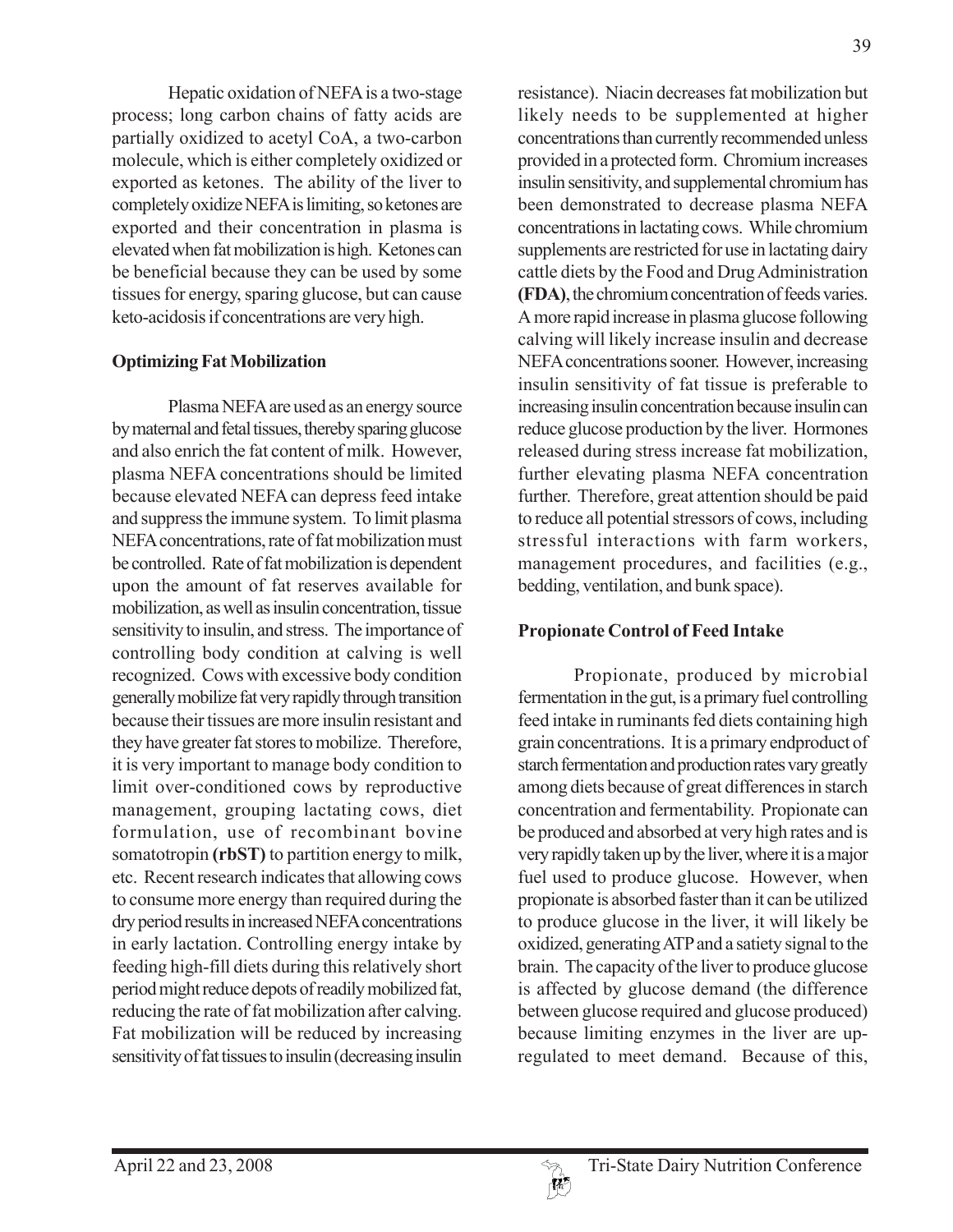propionate is less likely to be oxidized (and decrease feed intake) at peak lactation, when glucose demand is high, than in late lactation when glucose demand is lower. Although propionate might be expected to have little effect on feed intake of fresh cows because they have high glucose demand, decreasing oxidation of propionate *per se*, propionate also stimulates oxidation of acetyl CoA. Fresh cows have a large supply of acetyl CoA in the liver from partial oxidation of NEFA, which is exported as ketones, but its oxidation is stimulated by propionate when it is taken up by the liver, quickly generating ATP and a satiety signal (see Allen and Bradford, 2006 for more details). This is an apparent conundrum: propionate is a primary fuel used to produce glucose, which is needed to increase insulin and decrease NEFA, thereby alleviating the depression in feed intake by NEFA oxidation in fresh cows, but propionate suppresses feed intake by stimulating oxidation of acetyl CoA in fresh cows. However, there are options for diet formulation, including the manipulation of rate of propionate production, to extend meal length, supplying other glucose precursors that stimulate oxidation of acetyl CoA to a lesser extent, and providing alternate energy sources for tissues to spare glucose. The goal is to maximize the amount of glucose produced or spared per unit of ATP generated in the liver over time. Manipulating the pattern of oxidation of fuels in the liver can increase plasma glucose and insulin concentrations, decreasing fat mobilization and the period of time feed intake is suppressed by oxidation of NEFA in the liver.

# **Propionate Production and Absorption**

The rate at which propionate is produced and absorbed is easily manipulated. Propionate production increases as starch concentration and starch fermentability of diets increase and ruminal pH decreases, altering microbial populations. Starch fermentability varies with type of grain (wheat > barley > corn > sorghum), endosperm type (floury or vitreous), processing (grinding, rolling, or heat

treatment), ensiling (moisture concentration or length of time), and increases as more grain is fed. The rate of propionate absorption increases with increased blood flow and rumen motility. Rumen motility is affected by diet and is likely reduced by salts, fatty acids, and butyrate. Butyrate is produced at higher concentrations when sugars are fed. Although decreased motility might increase meal size by slowing rate of propionate absorption, fat can depress feed intake, and butyrate also spares propionate oxidation by the ruminal epithelium, counteracting this effect.

# **Glucose Production**

Glucose production is dependent upon availability of precursors, which is affected by diet composition and feed intake. In addition, the capacity of the liver for glucose production changes with its size, degree of fat storage, and hormonal regulation. Liver size increases greatly after calving, increasing the capacity for glucose production in response to increased glucose demand. However, excessive mobilization of fat reserves in the transition period increases storage of fat as triglycerides in the liver, inhibiting glucose production.

According to HOT, slowing the rate of oxidation in the liver during meals will delay satiety, increasing meal size and feed intake of fresh cows. Choosing less fermentable starch sources, such as dry ground corn compared to high moisture corn, will decrease rate of production of propionate and slow the rate of oxidation of acetyl CoA within meals. Decreasing the rate of starch digestion in the rumen will also likely shift the site of starch digestion postruminally. Although efficiency of starch utilization is likely greater for more fermentable starch sources, fewer glucose precursors are produced. When starch is fermented in the rumen, other products besides propionate are produced (e.g., acetate, butyrate, and compounds in microbial cells) that cannot be utilized for glucose production. In addition, if rate of propionate production is high,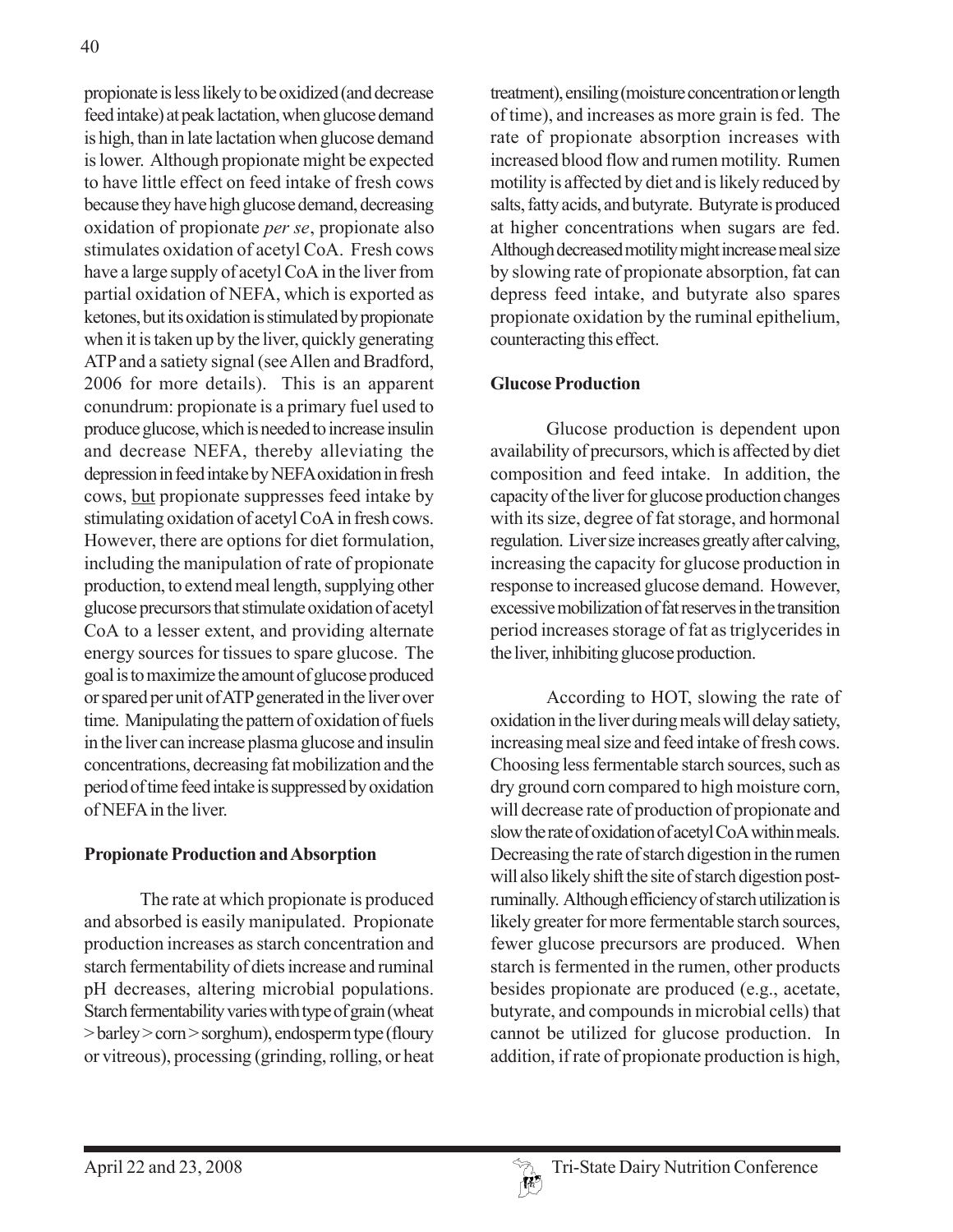feed intake might be depressed. When starch is digested to glucose in the small intestine, most of the glucose is oxidized to lactate (an important precursor for glucose production in the liver) by intestinal microbes and tissues. Starch digested in the small intestine is much less likely to stimulate oxidation of acetyl CoA in the liver during meals than propionate because of the time delay for passage through the rumen and because fractional uptake of lactate by the liver is much lower than for propionate. The fraction of glucose precursors provided by starch fermentation in the large intestine is much lower than in the small intestine and even less than in the rumen because precursors within microbial cells are lost in the feces. Therefore, careful consideration of site of starch digestion is very important to maximize the yield of glucose precursors over time. Starch sources with lower ruminal digestibility should be highly digestible in the small intestine to provide the greatest yield of glucose precursors. For instance, dry ground and cracked corn both slow the rate of propionate production in the rumen compared to high moisture corn, but the ground corn will provide more glucose precursors because of greater digestibility in the small intestine and total tract.

Amino acids mobilized from tissue are important contributors to glucose production following calving. While some absorbed amino acids are utilized as glucose precursors, feeding excess protein for this purpose is expensive, increases nitrogen excretion, and might depress feed intake by stimulating oxidation in the liver. Glycerol is a glucose precursor that has a more direct pathway to glucose and is expected to stimulate oxidation of acetyl CoA less than propionate. Increased availability of glycerol from biofuel production will increase its competitiveness as a feed ingredient. Fructose is a simple sugar that is a component of sucrose and is in many feedstuffs at low concentrations. Unlike glucose, fructose does not directly promote secretion of insulin. It can be converted to glucose more directly than propionate

without stimulating oxidation of acetyl CoA in the liver and stimulates glycogen production, thereby providing a more even supply of plasma glucose throughout the day. While many feeds contain fructose in low concentrations, it comprises up to 30% of DM of temperate grasses stored as fructosans. However, fructose and fructosans are partially metabolized by microbes during ensiling and ruminal fermentation. Sorbitol is converted to fructose in the liver and is likely metabolized more slowly by ruminal microbes, possibly increasing its effectiveness compared to fructose. The extent to which fructose supply to the liver can be manipulated by diet formulation is unknown and requires further research.

Glucose production by the liver is controlled by hormones; it is stimulated by glucagon and that stimulation is blocked by insulin. Therefore, a low ratio of insulin to glucagon is desirable to stimulate the production of glucose. Although plasma glucagon concentration is high in fresh cows, administration of glucagon has been effective at increasing plasma glucose and insulin and decreasing plasma NEFA concentration. Feeds vary in their ability to stimulate glucagon, and future research might provide information on how to formulate diets to increase glucagon further. While stress hormones stimulate glucose production in the liver, stress should be minimized because they also mobilize fat, increasing NEFA.

# **Glucose Sparing**

Although glucose production must increase in early lactation, glucose can also be spared by providing alternative energy sources for tissues; these fuels should not be overlooked when formulating diets for transition cows. Acetate can be used by tissues to spare glucose and adequate acetate production should be insured by preventing low ruminal pH, including digestible fiber sources in the diet and providing adequate effective fiber to increase ruminal retention of small fibrous particles,

41

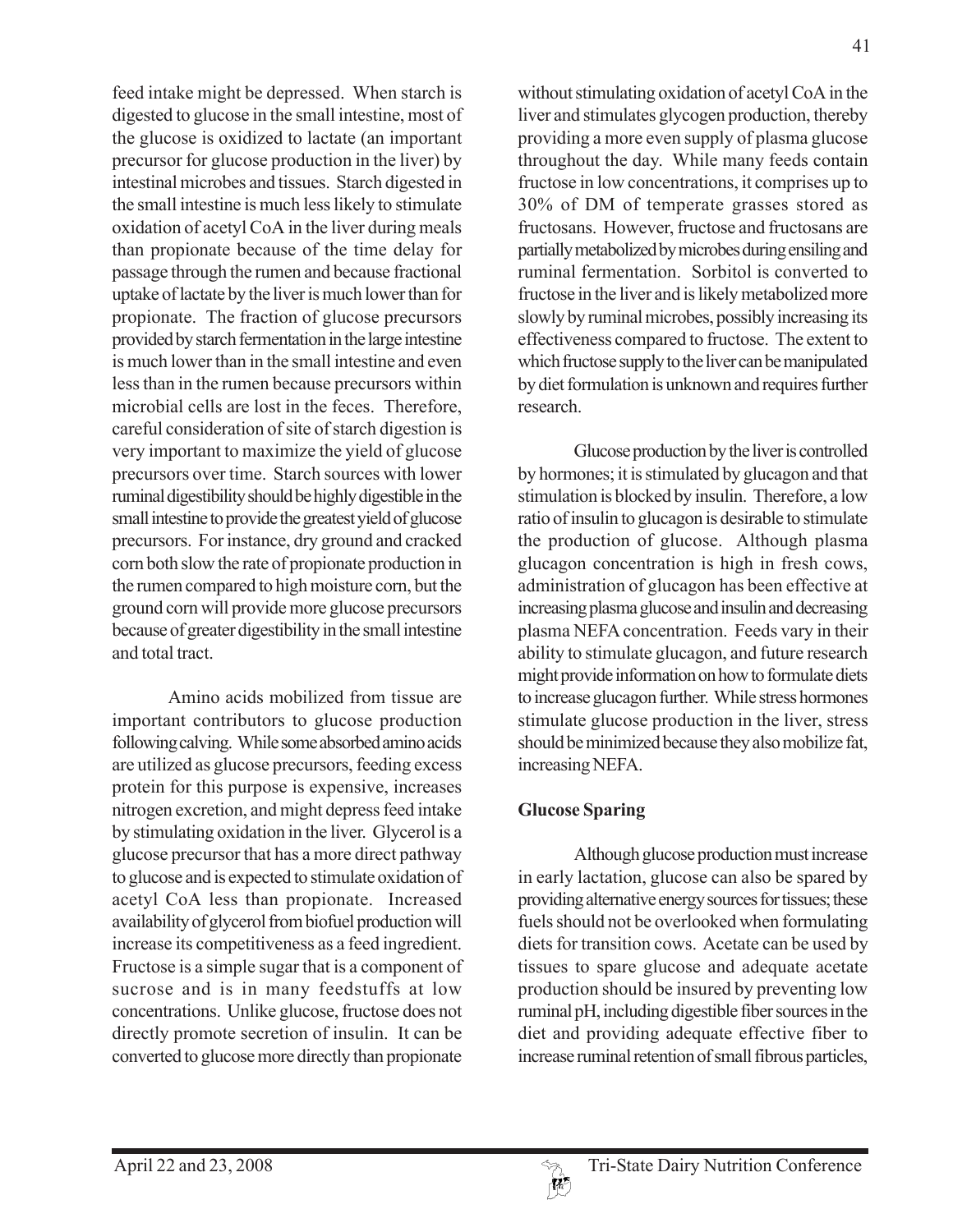increasing their digestibility. As previously mentioned, glucose is spared by utilization of plasma NEFA by muscle, but inclusion of fat in transition cow diets is not generally recommended because plasma NEFA concentration is already high and some fat sources can depress feed intake. However, individual fatty acids have physiological effects that might be beneficial. For instance, specific fatty acids depress fat synthesis in the mammary gland, sparing glucose.

#### **Ruminal Digesta**

While ruminal distention becomes a primary limitation to feed intake as milk yield increases, it likely has little effect on feed intake during the transition period if feed intake is controlled primarily by oxidation in the liver. Diets can be formulated to meet requirements for energy and nutrients with large differences in the amount and turnover rate of ruminal digesta. Formulating diets to maintain gut fill with ingredients that are retained in the rumen longer, have moderate rates of fermentation, and high ruminal digestibility will likely benefit transition cows several ways. The ruminal digesta will provide more energy over time when feed intake decreases at calving or from metabolic disorders or infectious disease. This will help maintain plasma glucose and prevent even more rapid mobilization of body reserves compared to when diets are formulated with ingredients that disappear from the rumen quickly. Ruminal digesta is very important to buffer fermentation acids, and buffering capacity is directly related to the amount of digesta in the rumen. Therefore, diets formulated with ingredients that increase the amount of digesta in the rumen will have greater buffering capacity and will maintain the buffering capacity longer if feed intake decreases. Inadequate buffering can result in low ruminal pH, decreasing fiber digestibility and acetate production, and increasing propionate production, possibly stimulating oxidation in the liver and thereby decreasing feed intake. Low ruminal pH also increases risk of health problems, such as ruminal

ulcers, liver abscess, and laminitis, and causes stress, likely increasing mobilization of body reserves even further. Diets formulated with ingredients that maintain digesta in the rumen longer when feed intake decreases will likely decrease the risk of abomasal displacement.

#### **Considerations for Diet Formulation**

Conflicting research results and failure of surveys of successful dairy herds to reveal common feeding strategies for transition cows indicate that interactions among many different factors affect animal health and profitability. Because of this, the same diets are not likely to be optimal for all farms. Diets likely interact with many management factors, including body condition, feed bunk space, cow comfort (stress), length of dry period, and grouping strategies for dry cows and lactating cows. Body condition should be controlled during mid to late lactation and stress should be minimized to limit fat mobilization. Diets should be formulated to decrease plasma NEFA concentration and maintain rumen fill throughout the transition period. Suggestions to accomplish this goal are mentioned below.

Diets with high concentrations of grain, nonforage fiber, and finely chopped forages fed through the transition period should be avoided because of increased risk of displaced abomasum and acidosis. Feeding high-fill diets prior to calving to control feed intake might reduce depots of readily mobilized fat and provide energy to help sustain plasma glucose through calving. Increased amounts of ruminal digesta also decrease the risk of displaced abomasum and increase buffering capacity, decreasing risk of acidosis. Forage fiber is much more filling than non-forage fiber or other diet components, but the filling effect of forage fiber varies greatly. Some long fiber particles are necessary to form a mat and increase digesta retention in the rumen, but excessive length of cut can increase sorting and can decrease feed intake. Digestion characteristics of forage fiber vary greatly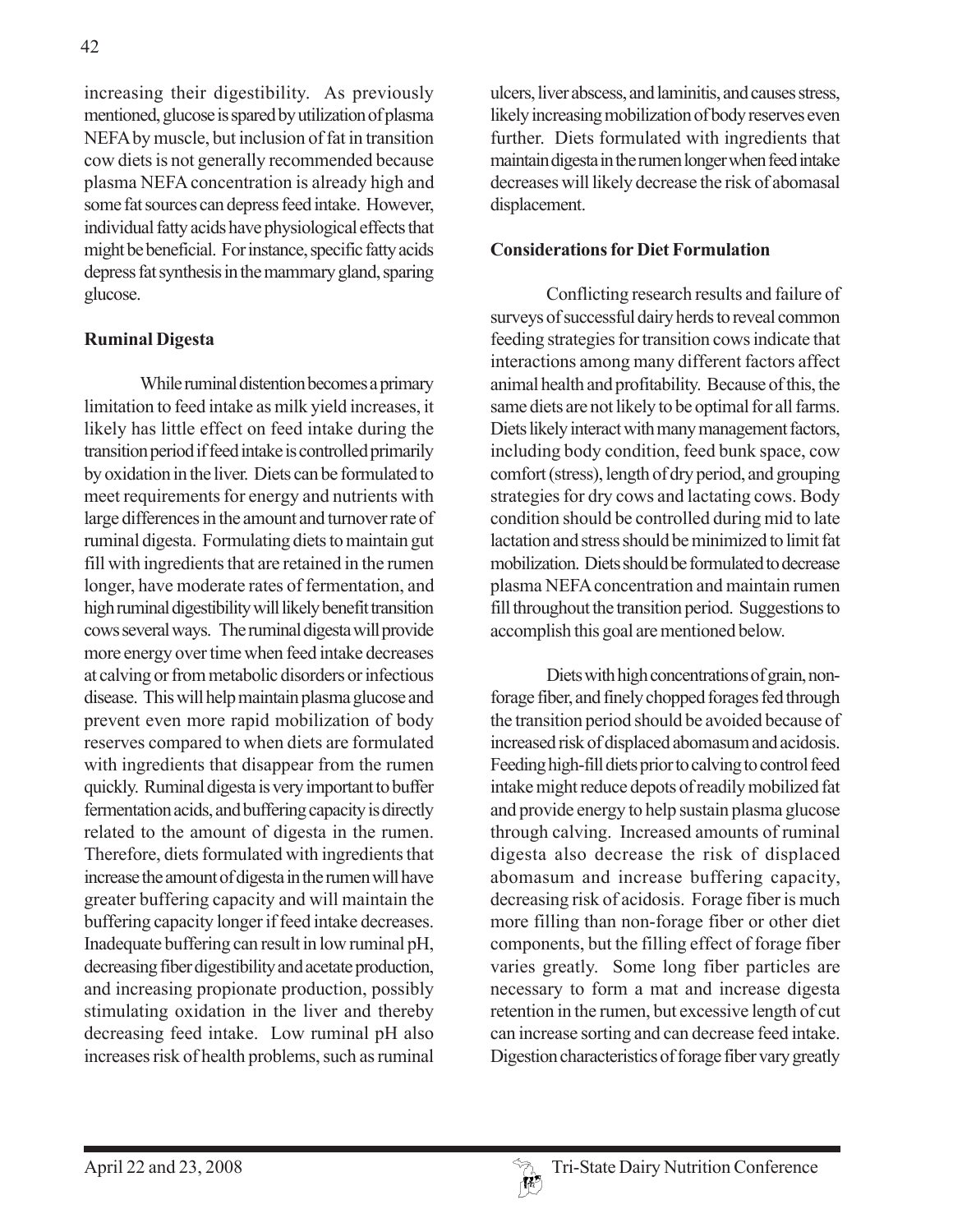by forage type and maturity and have a large effect on retention time in the rumen. Wheat straw digests and likely passes from the rumen slowly, and it has been used to dilute energy density of corn silage in TMR for dry cows. Grass silage or hay is likely more beneficial because the fiber is more digestible and it provides energy for a longer time when feed intake decreases at calving. Some fructose stored in grasses as fructosans might survive ensiling and ruminal digestion and decrease oxidation in the liver, helping to increase feed intake following calving and increase glycogen stores to reduce the decrease in plasma glucose following calving. However, grass with high potassium concentrations might require anionic salts in prepartum diets to reduce milk fever following calving.

Specific fatty acids reaching the small intestine stimulate release of gut peptides that affect insulin and glucagon concentrations as well as gastrointestinal motility. However, until future research suggests a clear benefit, supplemental fat should not be fed through the transition period because it can depress feed intake by stimulating gut peptides and increase the supply of fatty acids to be oxidized. An exception might be supplemental conjugated linoleic acid **(CLA)** to suppress fat production in the mammary gland to benefit fresh cows by sparing glucose.

Optimal starch fermentability for cows immediately prior to calving is unclear and requires more research. However, limited research suggests that increased starch fermentability prior to calving decreases fat mobilization, tending to increase feed intake after calving. Highly fermentable starch sources should not be included in diets for fresh cows because rapid production and absorption of propionate will stimulate oxidation of acetyl CoA and suppress feed intake. Starch sources with moderate ruminal fermentability and high digestibility in the small intestine, such as dry ground corn, will provide glucose precursors and less propionate to stimulate oxidation and suppress feed intake. Milk

yield increases rapidly following calving, and over the next several weeks, plasma glucose increases, insulin increases, and fat mobilization decreases, decreasing plasma NEFA. Because less NEFA is available for oxidation, the acetyl CoA concentration in the liver decreases, decreasing ketone output by the liver. Lack of acetyl CoA and high glucose demand limits oxidation in the liver, and satiety signals to the brain decrease.

As lactation proceeds towards its peak, feed intake is controlled more by effects of gut fill on distension and less by oxidation of fuels in the liver. Cows should be switched from the more filling, less fermentable fresh cow diet to a diet that is less filling and more fermentable as gut fill begins to dominate the control of feed intake. This might be only 7 to 10 days after calving for some cows in the herd or more than 3 weeks for others and is likely indicated by lower plasma NEFA and ketone concentrations and steadily increasing feed intake. While group housing prevents measurement of feed intake for individual cows, kits are available to measure NEFA and ketones concentrations on the farm.

# **Conclusions**

Consideration of physiological changes occurring through the transition period and the physical and digestion characteristics of feeds beyond their nutrient composition is required to optimize diets for transition cows. Understanding the control of feed intake is critical to diet formulation, and the Hepatic Oxidation Theory is exciting for its potential contribution to our ability to formulate diets. While more research is needed to better understand animal response to diets, the theory and concepts presented in this paper will help to formulate diets to improve animal health and farm profitability.

 $\{h^{\beta}\}$